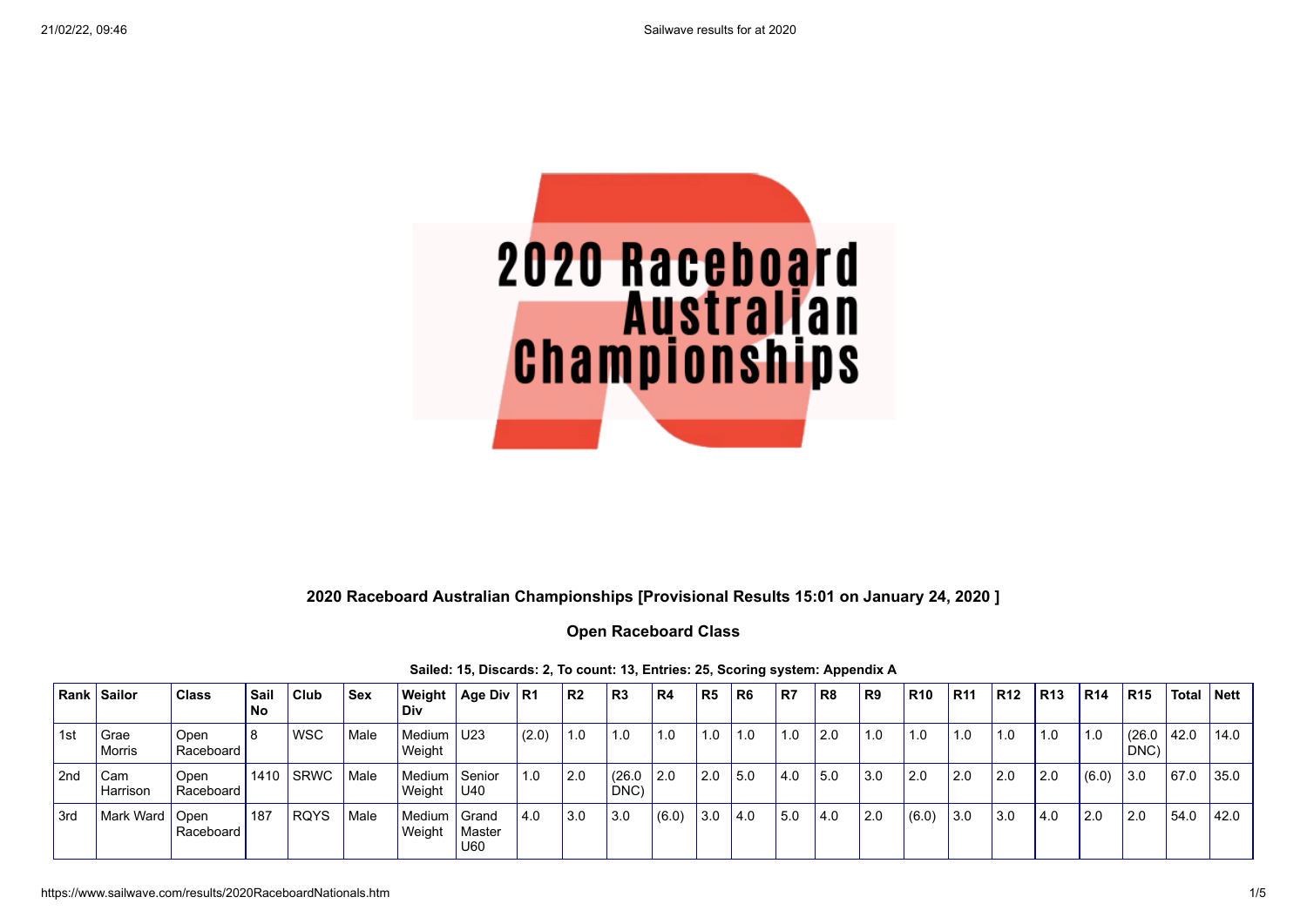### 21/02/22, 09:46 Sailwave results for at 2020

| Rank | <b>Sailor</b>            | Class             | Sail<br><b>No</b> | Club                      | Sex    | Weight<br><b>Div</b> | Age Div                | R <sub>1</sub> | R2   | R <sub>3</sub> | R4     | R5       | R6          | R7   | R <sub>8</sub> | R9     | <b>R10</b>         | <b>R11</b>     | <b>R12</b>     | <b>R13</b>    | R14                       | R <sub>15</sub>    | Total | <b>Nett</b> |
|------|--------------------------|-------------------|-------------------|---------------------------|--------|----------------------|------------------------|----------------|------|----------------|--------|----------|-------------|------|----------------|--------|--------------------|----------------|----------------|---------------|---------------------------|--------------------|-------|-------------|
| 4th  | <b>Brett</b><br>Morris   | Open<br>Raceboard | 81                | WSC                       | Male   | Medium<br>Weight     | Grand<br>Master<br>U60 | 12.0           | 4.0  | 2.0            | 7.0    | 6.0      | 2.0         | 3.0  | 3.0            | 5.0    | 4.0                | 4.0            | (26.0)<br>DNS) | 5.0           | (26.0<br>OCS)             | 5.0                | 114.0 | 62.0        |
| 5th  | James<br>Grunfelder      | Open<br>Raceboard | 109               | <b>DAC</b>                | Male   | Heavy<br>Weight      | Senior<br>U40          | 7.0            | 6.0  | 4.0            | 8.0    | 9.0      | 3.0         | 8.0  | (26.0)<br>DNC) | (17.0) | 5.0                | 7.0            | 4.0            | 3.0           | 3.0                       | 1.0                | 111.0 | 68.0        |
| 6th  | Richie<br>Reynolds       | Open<br>Raceboard | 368               | <b>DAC</b>                | Male   | Medium<br>Weight     | Grand<br>Master<br>U60 | 5.0            | 7.0  | 5.0            | 4.0    | 4.0      | 8.0         | 2.0  | (10.0)         | 7.0    | (10.0)             | 8.0            | 6.0            | 9.0           | 5.0                       | 8.0                | 98.0  | 78.0        |
| 7th  | Vaughan<br>O'Shea        | Open<br>Raceboard | 61                | <b>RSYS</b><br><b>WSC</b> | Male   | Light<br>Weight      | U23                    | 3.0            | 5.0  | 8.0            | 3.0    | 8.0      | 9.0         | 7.0  | 8.0            | 4.0    | (26.0)<br>DNC)     | (26.0)<br>DNC) | 5.0            | 7.0           | 4.0                       | 7.0                | 130.0 | 78.0        |
| 8th  | John<br>Markus<br>Doolan | Open<br>Raceboard | 817               | <b>SSC</b>                | Male   | Heavy<br>Weight      | Grand<br>Master<br>U60 | 6.0            | 9.0  | (13.0)         | 9.0    | 7.0      | 11.0        | 12.0 | 1.0            | (19.0) | 3.0                | 5.0            | 7.0            | 6.0           | 9.0                       | 4.0                | 121.0 | 89.0        |
| 9th  | Scott<br>Luxton          | Open<br>Raceboard | 2222              | <b>RQYS</b>               | Male   | Medium<br>Weight     | U19                    | (15.0)         | 13.0 | 9.0            | (18.0) | 13.0 6.0 |             | 9.0  | 7.0            | 12.0   | 8.0                | 11.0           | 8.0            | 10.0          | 7.0                       | 6.0                | 152.0 | 119.0       |
| 10th | Max Irvin                | Open<br>Raceboard | 388               | <b>RQYS</b>               | Male   | Medium<br>Weight     | U19                    | 18.0           | 12.0 | 7.0            | (20.0) | 19.0     | 7.0         | 10.0 | (26.0)<br>DNC) | 9.0    | 7.0                | 6.0            | 10.0           | 8.0           | 8.0                       | 11.0               | 178.0 | 132.0       |
| 11th | Jimmy<br>Levy            | Open<br>Raceboard | 783               | <b>DAC</b>                | Male   | Medium<br>Weight     | Senior<br>U40          | 8.0            | 8.0  | 10.0           | 5.0    | 5.0      | 12.0        | 6.0  | 6.0            | 6.0    | 9.0                | 14.0           | (26.0)<br>DNF) | (26.0<br>DNC) | 26.0<br><b>DNS</b>        | 26.0<br><b>DNC</b> | 193.0 | 141.0       |
| 12th | Harry<br>Walker          | Open<br>Raceboard | NZL1              | <b>RQYS</b>               | Male   | Medium<br>Weight     | U23                    | 11.0           | 17.0 | 14.0           | 11.0   | 11.0     | 10.0        | 11.0 | 11.0           | 8.0    | 14.0               | 10.0           | 9.0            | 11.0          | (26.0<br>DNF)             | (26.0)<br>DNC)     | 200.0 | 148.0       |
| 13th | Keith<br>Single          | Open<br>Raceboard | 07                | SGSC                      | Male   | Medium<br>Weight     | Veteran<br>$60+$       | 10.0           | 10.0 | 11.0           | 10.0   | 10.0     | 15.0        | 13.0 | 12.0           | 10.0   | 13.0               | 13.0           | 13.0           | 12.0          | (26.0<br>DNC)             | (26.0)<br>DNC)     | 204.0 | 152.0       |
| 14th | Conor<br>Coleman         | Open<br>Raceboard | 1973              | <b>STGSC</b>              | Male   | Heavy<br>Weight      | Master<br>U50          | (17.0)         | 15.0 | 6.0            | (16.0) | 14.0     | 14.0        | 15.0 | 9.0            | 11.0   | 11.0               | 9.0            | 12.0           | 14.0          | 11.0                      | 16.0               | 190.0 | 157.0       |
| 15th | <b>Tom Plodr</b>         | Open<br>Raceboard | 069               | <b>DAC</b>                | Male   | Heavy<br>Weight      | Grand<br>Master<br>U60 | 9.0            | 14.0 | 12.0           | 15.0   | 16.0     | 19.0        | 18.0 | 15.0           | (20.0) | 15.0               | 12.0           | 15.0           | (20.0)        | 15.0                      | 13.0               | 228.0 | 188.0       |
| 16th | Cameron<br>Whitford      | Open<br>Raceboard | 018               | <b>RQYS</b>               | Male   | Heavy<br>Weight      | Master<br>U50          | (21.0)         | 18.0 | 15.0           | 21.0   | 21.0     | 17.0        | 17.0 | 13.0           | 14.0   | 12.0               | (26.0)<br>DNC) | 11.0           | 13.0          | 10.0                      | 14.0               | 243.0 | 196.0       |
| 17th | Steve<br>Newman          | Open<br>Raceboard | 1977              | <b>PBSC</b>               | Male   | Light<br>Weight      | Veteran<br>$60+$       | 14.0           | 22.0 | (26.0<br>DNC)  | 12.0   |          | 12.0   13.0 | 14.0 | (26.0)<br>DNC) | 18.0   | 26.0<br><b>DNF</b> | 15.0           | 18.0           | 16.0          | 12.0                      | 10.0               | 254.0 | 202.0       |
| 18th | Lissa<br>McMillan        | Open<br>Raceboard | 443               | <b>DAC</b>                | Female | Light<br>Weight      | Grand<br>Master<br>U60 | 19.0           | 20.0 | (26.0)<br>DNF) | 13.0   | 17.0     | 18.0        | 20.0 | 14.0           | 16.0   | 16.0               | (26.0)<br>DNC) | 16.0           | 19.0          | 16.0                      | 17.0               | 273.0 | 221.0       |
| 19th | Nicholas<br>Whitford     | Open<br>Raceboard | 037               | <b>RQYS</b>               | Male   | Medium<br>Weight     | U19                    | 22.0           | 21.0 | 16.0           | 23.0   | 22.0     | 16.0        | 19.0 | 17.0           | 13.0   | (26.0)<br>DNC)     | 16.0           | 14.0           | 15.0          | (26.0<br>$\overline{OCS}$ | 9.0                | 275.0 | 223.0       |
| 20th | Colin<br><b>McCall</b>   | Open<br>Raceboard | 439               | <b>DAC</b>                | Male   | Heavy<br>Weight      | Veteran<br>$60+$       | 20.0           | 19.0 | 17.0           | 17.0   | 18.0     | (23.0)      | 22.0 | (26.0)<br>DNF) | 15.0   | 17.0               | 17.0           | 19.0           | 18.0          | 13.0                      | 12.0               | 273.0 | 224.0       |